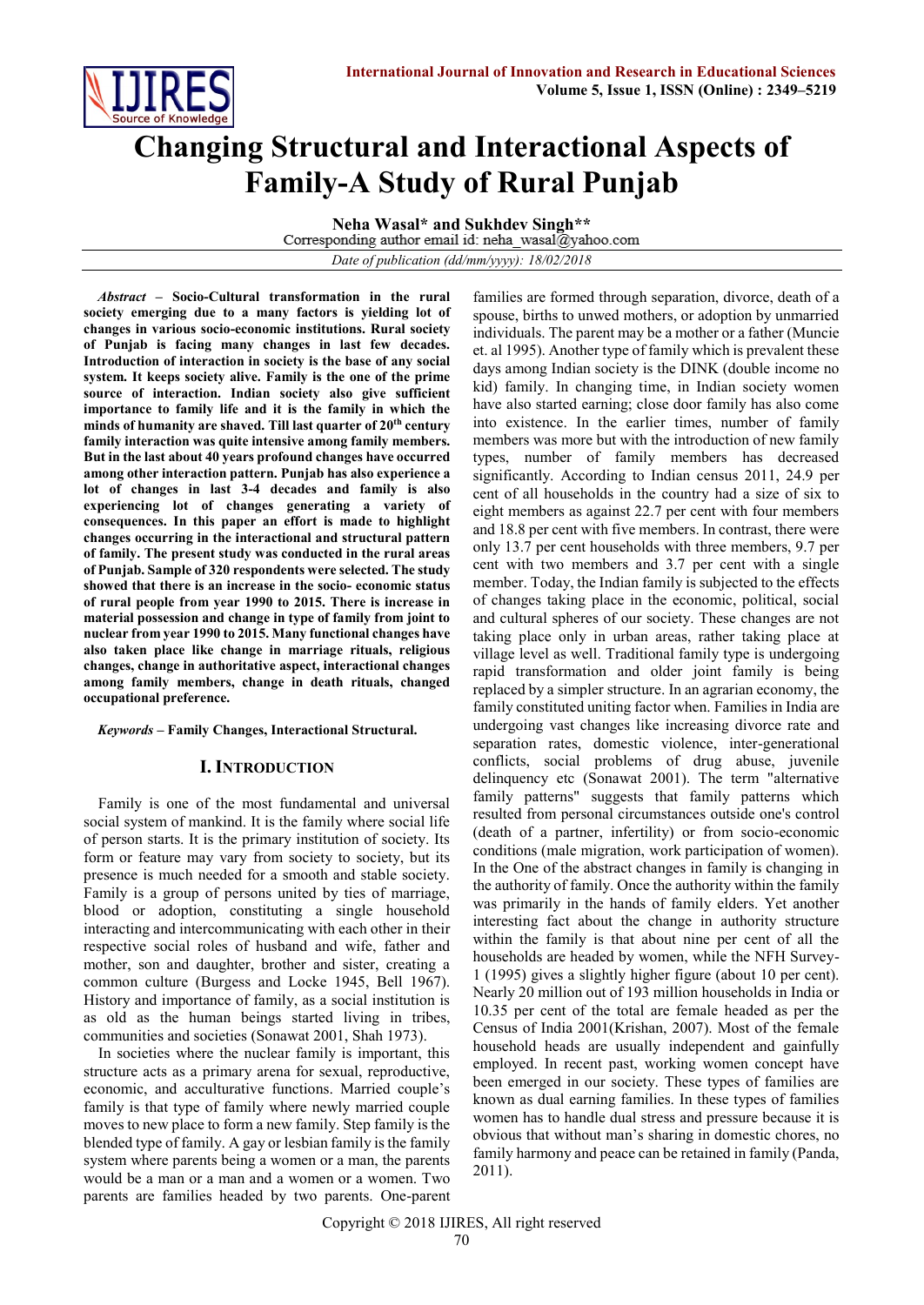

Table 1: Per cent and number of households by size, India, 2001 and 2011

|                     |      | Per cent of household |      | Number of households, millions |
|---------------------|------|-----------------------|------|--------------------------------|
|                     | 2001 | 2011                  | 2001 | 201                            |
| One member          | 3.6  |                       | 6.8  | 9.04                           |
| 2 members           |      |                       | 5.7  |                                |
| 3 to five members   | 48.8 |                       | 93.7 |                                |
| 6 to 8 members      | 28.1 | 24 9                  | 53.9 |                                |
| 9 and above members |      |                       |      |                                |

Source: Census data from 2001 and 2011 censuses.

#### **II. METHODOLOGY**

Present study was conducted in two districts of Punjab state i.e. Ludhiana and Sangrur. These district were selected as Ludhiana being most urbanized district of Punjab and Sangrur being less urbanized district of Punjab. Further 2 blocks from each district were selected and 4 villages from each block were selected for data collection. Total number of respondents were 320 covering the whole study area.

#### **III. RESULTS**

#### *1. Structural Changes*

Structural changes are the visible changes that are taking place in the society with regard to family institutions, ownership of durable goods and land holdings etc. Over the last few decades numerous structural changes has been observed especially in the rural society of Punjab state. In this section, efforts have been made to explore these changes at two point of time (1990 and 2015) and discussed as under:

#### *1.1 Change in Family Type*

Type of family is an important social institution which largely shapes the behavior of people. Distribution of respondents on the basis of type of family during the year 1990 to 2015 is given in Table 1.1. As perceived by the sampled respondents, overall in the study area, the proportion of sample respondents living in joint family

structure has been declined from 68.13 per cent in the year 1990 to 35.94 per cent in the year 2015. However, the proportion of respondent farmers living in nuclear families has increased significantly from 31.88 per cent to 64.06 per cent during these corresponding years, respectively and these changes were statistically highly significant. Results showed that the proportion of the sampled respondents living in joint family structure has declined considerably from 71.88 per cent to 38.75 per cent during the period 1990 to 2015 in Sangrur district and with regard to Ludhiana district, the same was declined from 64.38 per cent to 33.13 per cent during the respective period, respectively. On contrary, the percent share of sampled respondent living in nuclear families had shown a significant increase during this particular period in both the selected district. In nutshell, it is indicated that family structure has been passing through significant changes and the trends of nuclear family system is being more prevalent than joint family structure in the recent years. The findings of the study brought out that joint family system has been substantially reduced or is found in its fragmented form. Some joint families have fragmented into several nuclear families, while others have taken the form of extended families (Son with wife and kids living with Father and mother). Extended family is in fact a transitory phase between joint and nuclear family system. The results reveals that that the joint family is on its way out in rural areas too (Singh, 2004).

Table 1.1: Distribution of sample respondents with respect to family type, 1990 to 2015

| Type of      |                  | Sangrur<br>$(n=160)$ |         | Ludhiana<br>$(n=160)$ | .         | Overall<br>$(n=320)$ |              |           |         |  |
|--------------|------------------|----------------------|---------|-----------------------|-----------|----------------------|--------------|-----------|---------|--|
| family       | 2015<br>1990     |                      |         | 2015<br>1990          |           |                      | 1990<br>2015 |           |         |  |
|              | <b>Frequency</b> | Frequency            | Z score | Frequency             | Frequency | Z score              | Frequency    | Frequency | Z score |  |
| Joint        | 115              | 62<br>$5.41*$        |         | 103                   | 53        | 5.79*                | 218          | 115       | $5.68*$ |  |
|              | (71.88)          | (38.75)              |         | (64.38)               | (33.13)   |                      | (68.13)      | (35.94)   |         |  |
| Nuclear      | 45               | 98                   | $6.70*$ | 57                    | 107       | $5.51*$              | 102          | 205       | $6.35*$ |  |
|              | (28.13)          | (61.25)              |         | (35.63)               | (66.88)   |                      | (31.88)      | (64.06)   |         |  |
| <b>Total</b> | 160              | 160                  |         | 160                   | 160       |                      | 320          | 320       |         |  |
|              | (100.00)         | (100)                | --      | (100.00)              | (100.0)   | --                   | (100.00)     | (100)     |         |  |

**\*Significant at 1 % of level of significance Figures in the brackets indicates per cent to the total** 

# *1.2 Change in family size*

The perusal of Table 1.2 highlighted the status of family size during the year 1990 and 2015. Due to change in family structure as discussed above, a significant change was also observed in the case of family composition. The results revealed that overall in the study area, there were a significant rise in small size families during the period 1990 to 2015. As reported by the sampled respondents, the

proportion of the families having up to 4 members increased to 44.06 per cent in the 2015 from 9.06 per cent in 1990, however, the proportion of families having 4-7 members and more than 7 members decreased to 41.25 and 14.69 per cent in the year 2015 from 72.50 and 18.44 per cent, respectively.

District-wise, the sampled respondents reported that the proportion of small size families (up to 4 members) has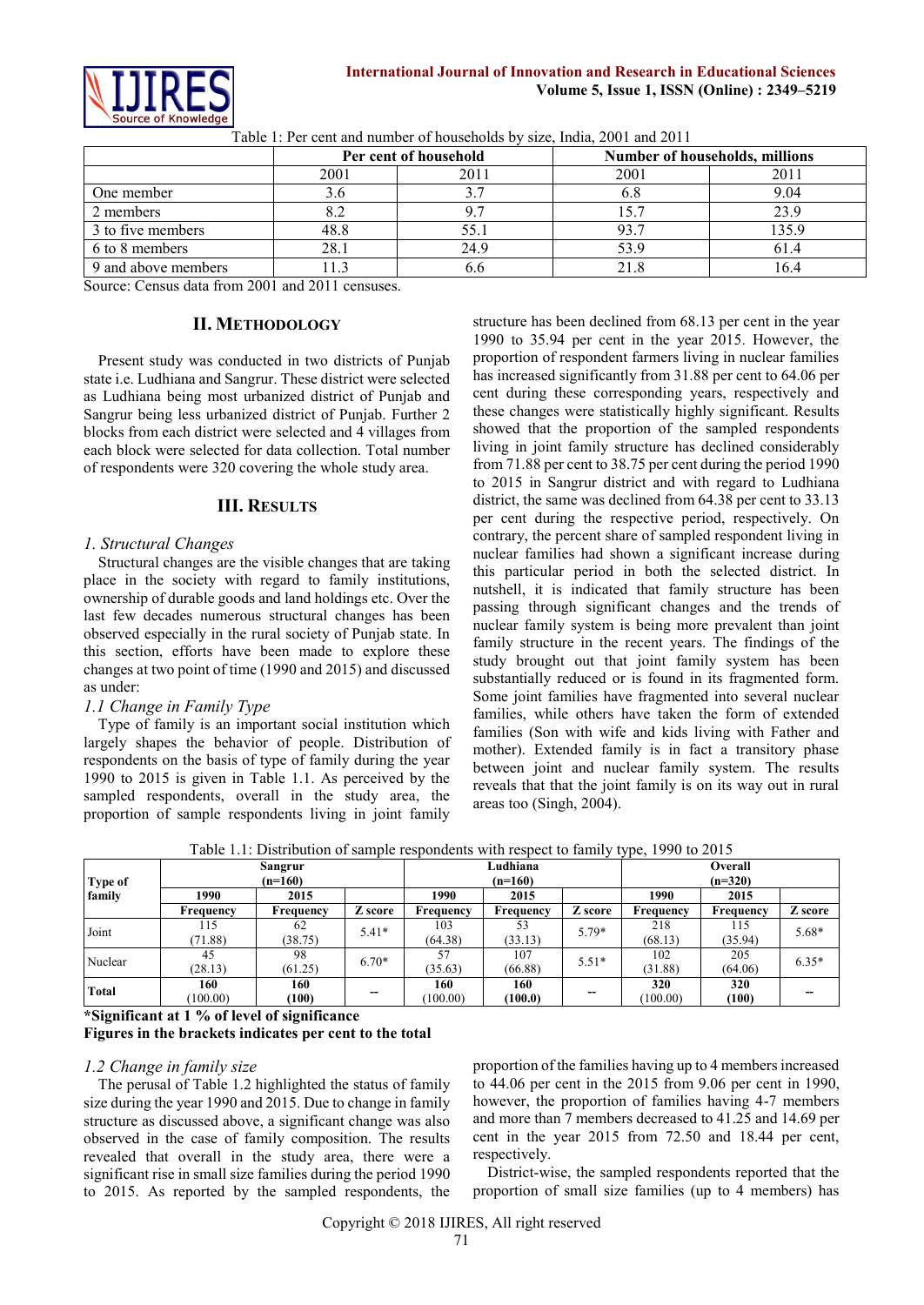

increased from 7.50 to 41.88 per cent in Sangrur district and 10.63 to 46.25 per cent in Ludhiana district during the period 1990 to 2015. Corresponding to the period 1990 to 2015, the respondents having family size between 4-7 members declined significantly from 68.75 to 40.63 per cent in Sangrur district and from 76.25 to 41.88 per cent in Ludhiana district, respectively. Significant declined was also observed with respect to large family size i.e. more than 7 members as it was declined from 23.75 to 17.50 per cent in the case of Sangrur district, while the marginal declined was seen in the case Ludhiana district. On the whole, it was

depicted that the family institution with respect to family structure and family has been undergoing enormous changes in the last few decades. The small size families and nuclear families have been emerging immensely in the rural society. Overtime development of industrializations, adults migrations from rural to urban areas for seeking jobs, better opportunities of livelihoods in the cities, increasing pressure of population on limited land resources were some of major reasons for changing family institutions in the study area.

Table 1.2: Distribution of sample respondents with respect to family size, 1990 to 2015

|                |           | Sangrur   |          |              | Ludhiana  |                    | Overall   |           |          |  |  |
|----------------|-----------|-----------|----------|--------------|-----------|--------------------|-----------|-----------|----------|--|--|
| Size of family |           | $(n=160)$ |          |              | $(n=160)$ |                    | $(n=320)$ |           |          |  |  |
|                | 1990      | 2015      |          | 1990<br>2015 |           |                    | 1990      | 2015      |          |  |  |
|                | Frequency | Frequency | Z score  | Frequency    | Frequency | Z score            | Frequency | Frequency | Z score  |  |  |
| up to $4$      |           | 67        | $12.71*$ |              | 74        | $11.63*$           | 29        | 141       | $12.11*$ |  |  |
|                | (7.50)    | (41.88)   |          | (10.63)      | (46.25)   |                    | (9.06)    | (44.06)   |          |  |  |
| $4 - 7$        | 110       | 65        | $4.52*$  | 122          | 67        | $5.25*$            | 232       | 132       | $5.12*$  |  |  |
|                | (68.75)   | (40.63)   |          | (76.25)      | (41.88)   |                    | (72.50)   | (41.25)   |          |  |  |
| Above 7        | 38        | 28        | $2.78*$  | 21           | 19        | 0.93 <sup>NS</sup> | 59        | 47        | $2.78*$  |  |  |
|                | (23.75)   | (17.50)   |          | (13.13)      | (11.88)   |                    | (18.44)   | (14.69)   |          |  |  |
| <b>Total</b>   | 160       | 160       |          | 160          | 160       |                    | 320       | 320       |          |  |  |
|                | (100.00)  | (100.00)  |          | (100.00)     | (100.00)  | --                 | (100.00)  | (100.00)  |          |  |  |

**\*Significant at 1 % of level of significance**

**Figures in the brackets indicates per cent to the total** 

# *1.3 Possession of Luxury Goods*

Material possession of people indicates his/her economic status in the society. Table 1.3 highlighted the position of sampled respondents with regard to possession of luxury items in the year 1990 and 2015. Overall in the study area, the luxury items like refrigerators, two wheelers (scooter/motor cycles) televisions, washing machine, food processor, four wheelers (cars/jeeps) etc were rarely occupied by the sampled respondents in the year 1990. The extent of these items were increased many folds in the year 2015. On the basis of the information given by respondent farmers, the items like refrigerators, two wheelers (scooter/motor cycles), four wheelers (cars/jeeps), televisions, washing machine, food processor and VCR/VCD/DVD was possessed by 5.63, 22.19, 5.31, 13.44, 3.44, 2.50 and 3.44 per cent of the total sampled households in the year 1990 and the same was increased to 97.19, 59.69, 21.56, 99.38, 50.94, 24.06 and 50.94 per cent, respectively in the year 2015. The high value of Z score indicated that the change with respect to possession of luxury good at two points of time i.e. 1990 and 2015 is statistically highly significant. Merely 3.75, 18.75, 4.38, 7.50, 1.88, 2.50 and 2.5 per cent of the sampled households

possessed refrigerators, two wheelers (scooter/motor cycles), four wheelers (cars/jeeps), televisions, washing machine, food processor and VCR/VCD/DVD during the year 1990, however, the proportion of sampled households occupied these items in the year 2015 increased significantly to the tune of 96.25, 41.88, 20.00, 98.75, 40.63, 20.00 and 41.88 in sangrur district. Compared with sangrur district, the sampled households in Ludhiana district was relatively more resourceful in terms of material possessiveness. In 1990, the proportion of sampled household had refrigerators, two wheelers (scooter/motor cycles), four wheelers (cars/jeeps), televisions, washing machine, food processor and VCR/VCD/DVD estimated as 7.50, 25.63, 6.25, 19.38, 5.00, 2.50 and 6.88 per cent which increased to 98.13, 77.50, 23.13, 100.00, 61.75, 28.13 and 60 per cent in the year 2015 in Ludhiana district. It was noted here that due to fast technological development in the field of communication, all the respondents were possessed mobile phones in the year 2015, while none of the households had mobile phones in the year 1990. On the whole, it may be concluded the possession of luxury items has increased many times during the period of 1990-2015 in the study area.

Table 1.3: Distribution of sample respondents with respect to possession of luxury items, 1990 to 2015

|                |           | Sangrur   |          |           | Ludhiana  |          | Overall   |           |          |  |  |
|----------------|-----------|-----------|----------|-----------|-----------|----------|-----------|-----------|----------|--|--|
| <b>Items</b>   |           | $(n=160)$ |          |           | $(n=160)$ |          | $(n=320)$ |           |          |  |  |
|                | 1990      | 2015      |          | 1990      | 2015      | Z score  | 1990      | 2015      |          |  |  |
|                | Frequency | Frequency | Z score  | Frequency | Frequency |          |           | Frequency | Z score  |  |  |
| Refrigerator   |           | 154       | $16.71*$ |           | 157       | $15.50*$ | 18        | 311       | 16.09*   |  |  |
|                | (3.75)    | (96.25)   |          | (7.50)    | (98.13)   |          | (5.63)    | (97.19)   |          |  |  |
| Scooter/Motor  | 30        | 67        | $6.94*$  | 41        | 124       | $9.09*$  | 71        | 191       | $8.30*$  |  |  |
| Cycle          | (18.75)   | (41.88)   |          | (25.63)   | (77.50)   |          | (22.19)   | (59.69)   |          |  |  |
| Car/Jeep       |           | 32        | 11.97*   | 10        | 37        | $10.65*$ | 17        | 69        | $11.24*$ |  |  |
|                | (4.38)    | (20.00)   |          | (6.25)    | (23.13)   |          | (5.31)    | (21.56)   |          |  |  |
| Television set | 12        | 158       | 15.54*   | 31        | 160       | $11.59*$ | 43        | 318       | 13.56*   |  |  |

Copyright © 2018 IJIRES, All right reserved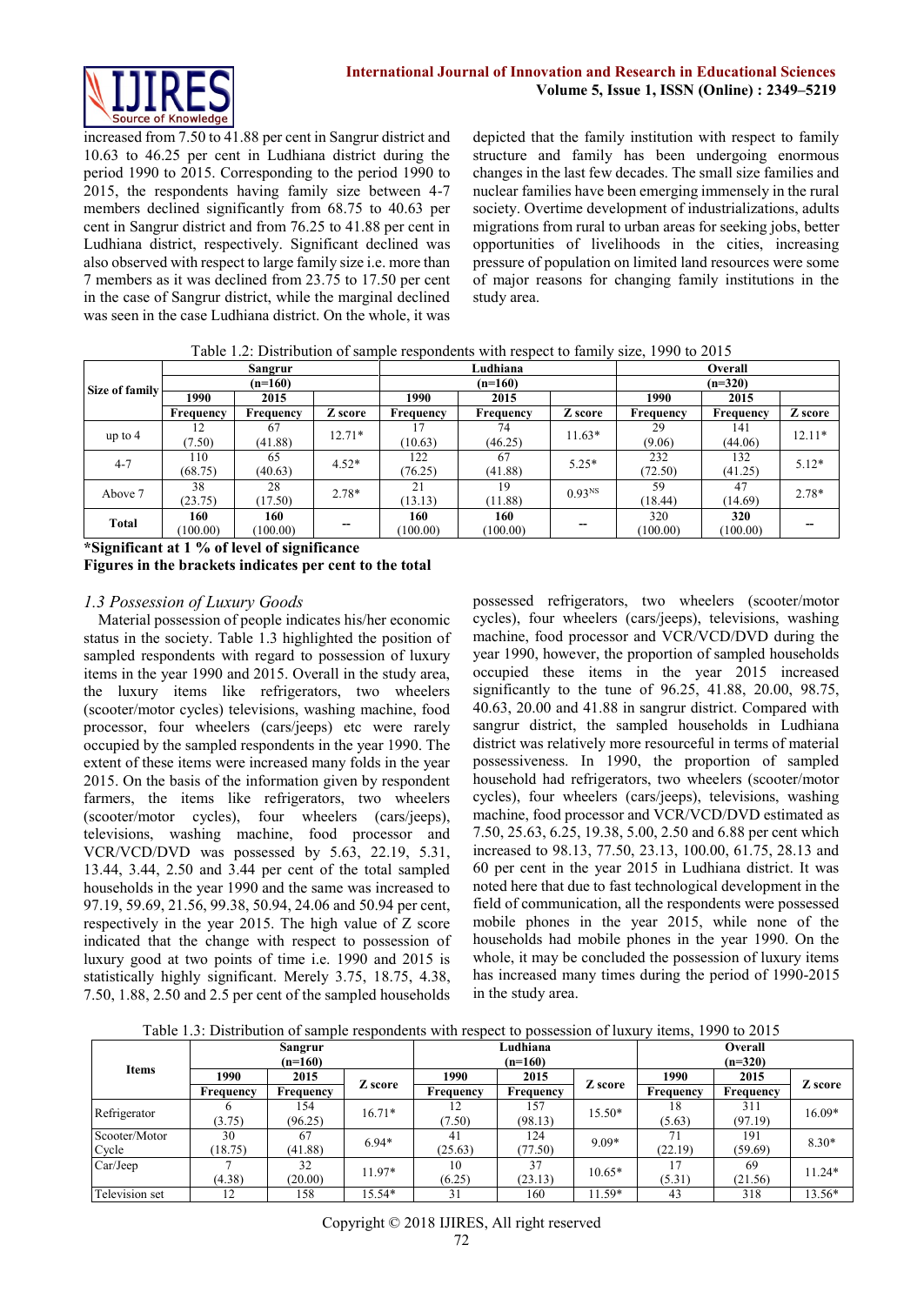

## **International Journal of Innovation and Research in Educational Sciences Volume 5, Issue 1, ISSN (Online) : 2349–5219**

| <b>Items</b>       |           | Sangrur<br>$(n=160)$ |          |                  | Ludhiana<br>$(n=160)$ |          | Overall<br>$(n=320)$ |           |          |  |
|--------------------|-----------|----------------------|----------|------------------|-----------------------|----------|----------------------|-----------|----------|--|
|                    | 1990      | 2015                 | Z score  | 1990             | 2015                  | Z score  | 1990                 | 2015      | Z score  |  |
|                    | Frequency | Frequency            |          | <b>Frequency</b> | Frequency             |          | Frequency            | Frequency |          |  |
|                    | (7.50)    | (98.75)              |          | (19.38)          | (100.00)              |          | (13.44)              | (99.38)   |          |  |
| Mobile phone       |           | 160                  | 18.07*   |                  | 160                   | $18.07*$ |                      | 320       | 18.07*   |  |
|                    | (0.00)    | (100.00)             |          | (0.00)           | (100.00)              |          | (0.00)               | (100.00)  |          |  |
| Washing machine    |           | 65                   | $16.71*$ | 8                | 98                    | $15.42*$ | 11                   | 163       | 15.92*   |  |
|                    | (1.88)    | (40.63)              |          | (5.00)           | (61.25)               |          | (3.44)               | (50.94)   |          |  |
| Food processor     |           | 32                   | 14.58*   |                  | 45                    | 15.48*   |                      | 77        | $15.10*$ |  |
|                    | (2.50)    | (20.00)              |          | (2.50)           | (28.13)               |          | (2.50)               | (24.06)   |          |  |
| <b>VCD/VCR/DVD</b> | 4         | 67                   | $16.24*$ |                  | 96                    | $14.43*$ |                      | 163       | 15.92*   |  |
|                    | (2.50)    | (41.88)              |          | (6.88)           | (60.00)               |          | (3.44)               | (50.94)   |          |  |
|                    | 160       | 160                  | 0.00     | 160              | 160                   | 0.00     | 320                  | 320       |          |  |
| Cycle              | (100.00)  | (100.00)             |          | (100.00)         | (100.00)              |          | (100.00)             | (100.00)  | 0.00     |  |

**\*Significant at 1 % of level of significance**

**Figures in the brackets indicates per cent to the total** 

# *1.4 Possession of Agricultural Equipments and Implements*

Most of our sampled households were from farm families therefore it was very important of look into the resource availability with respect to agricultural machinery in the year 1990 and 2015. The distribution of sampled respondents with respect to possession of agricultural equipments and implements is given in Table 1.4. The results showed that overall in the study area, 12.81, 12.50, 12.81, 9.06, 57.50 and 21.25 per cent of total sampled respondents had tractors, trolley, cultivators, seed cum fertilizers drills, tube wells and sprayers in the year 1990 which has increased to 49.06, 46.56, 46.25, 30.63, 93.44 and 93.44, respectively in the year 2015. Corresponding to the period 1990-2015, the proportion of sampled households had tractors, trolley, cultivators, seed cum fertilizers drills, tube wells and sprayers increased from 11.25, 13.75, 11.25, 6.88, 70.00, 21.88 per cent to 45.63, 44.38, 45.63, 27.50, 95 and 95 per cent in Sangrur district, while in Ludhiana district, the percent share of sampled households having above said implements increased from 14.38, 11.25, 14.38, 11.25, 45 and 20.63 per cent in the year 1990 to 52.50, 48.75, 46.88, 33.15, 91.88 and 91.88 per cent in the year 2015, respectively. Technological development in the field of agriculture like introduction of high yielding varieties, chemical fertilizers, improved seeds etc has enhanced the productivity of wheat and paddy many times which resulted into increase in the demand of agricultural machinery over the period of time.

| <b>Material</b>                        |                | <b>Sangrur</b><br>$(n-160)$ |          |               | Ludhiana<br>$(n=160)$ |          | <b>Overall</b><br>$(n=320)$ |                |          |  |
|----------------------------------------|----------------|-----------------------------|----------|---------------|-----------------------|----------|-----------------------------|----------------|----------|--|
| possession                             | 1990           | 2015                        |          | 1990<br>2015  |                       | Z score  | 1990                        | 2015           | Z score  |  |
|                                        | Frequency      | Frequency                   | Z score  | Frequency     | Frequency             |          | Frequency                   | Frequency      |          |  |
| Tractor/H.P                            | 18<br>(11.25)  | 73<br>(45.63)               | $11.01*$ | 23<br>(14.38) | 84<br>(52.50)         | $10.35*$ | 41<br>(12.81)               | 157<br>(49.06) | $10.65*$ |  |
| Trolley                                | 22<br>(13.75)  | 71<br>(44.38)               | $9.59*$  | 18<br>(11.25) | 78<br>(48.75)         | $11.37*$ | 40<br>(12.50)               | 149<br>(46.56) | $10.50*$ |  |
| Bullock cart                           | 56<br>(35.00)  | 23<br>(14.38)               | $7.63*$  | 49<br>(30.63) | 26<br>(16.25)         | $5.61*$  | 105<br>(32.81)              | 49<br>(15.31)  | $6.64*$  |  |
| Cultivator/<br>Plough                  | 18<br>(11.25)  | 73<br>(45.63)               | $11.01*$ | 23<br>(14.38) | 75<br>(46.88)         | $9.65*$  | 41<br>(12.81)               | 148<br>(46.25) | $10.30*$ |  |
| Seed<br>cum<br>fertilizer drill        | (6.88)         | 44<br>(27.50)               | $11.06*$ | 18<br>(11.25) | 54<br>(33.75)         | $9.15*$  | 29<br>(9.06)                | 98<br>(30.63)  | 9.97*    |  |
| Tube well<br>(submersible,<br>shallow) | 112<br>(70.00) | 152<br>(95.00)              | $2.73*$  | 72<br>(45.00) | 147<br>(91.88)        | $6.17*$  | 184<br>(57.50)              | 299<br>(93.44) | $4.29*$  |  |
| Sprayers                               | 35<br>(21.88)  | 152<br>(95.00)              | $11.29*$ | 33<br>(20.63) | 147<br>(91.88)        | $11.43*$ | 68<br>(21.25)               | 299<br>(93.44) | $11.36*$ |  |

#### Table 1.4: Distribution of sampled respondents with respect to possession of agricultural equipments and implements, 1990 to 2015

**\*Significant at 1 % of level of significance**

#### **Figures in the brackets indicates per cent to the total**

# *1.5 Ownership of Agricultural Land*

Agriculture is the main source of livelihood for rural people and the holding of agricultural land is the real wealth of a rural people. His/ her future pertains on size of his land holdings. Table 1.5 indicated that overall in the study area 20 per cent of the total sampled respondents reported that the ownership of agricultural land has increased over the period of 1990 to 2015, while approximately half of the respondents reported decrease in land over this period. Rest of respondents in the study area reported no change in land holdings during this period. About 33 per cent of the total respondents in Sangrur district and 26 per cent of the total

Copyright © 2018 IJIRES, All right reserved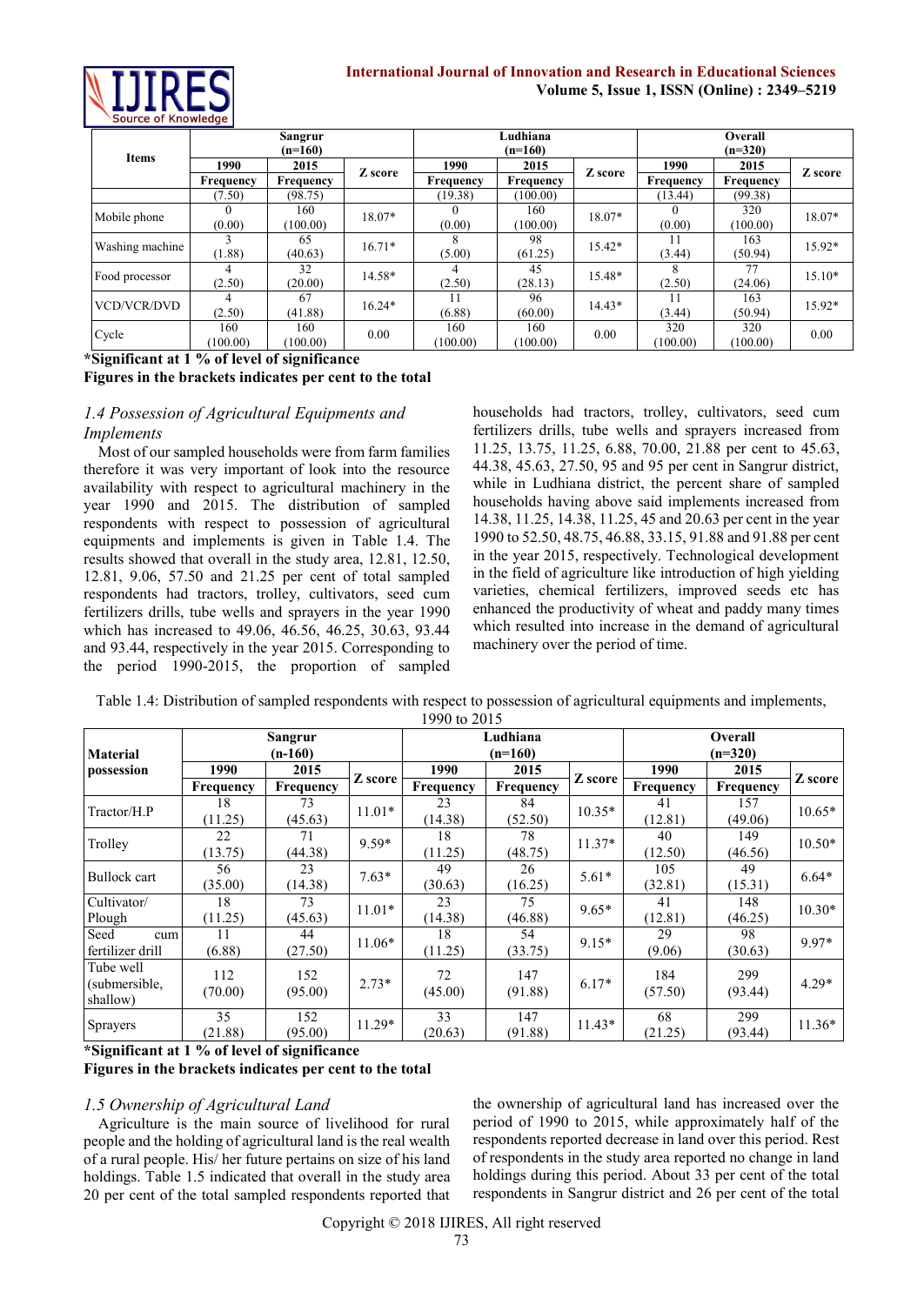

respondents from Ludhiana district reported that there was no increase in their land holding from year 1990 to 2015. On the other hand 48.13 per cent of the respondents in Ludhiana district, and more than half of the total respondents (53.13 per cent) in Sangrur district reported that there was decrease in their land holding during this period. Only 13.75 per cent and 26.25 per cent of the respondents in Sangrur and Ludhiana districts reported that their land holding increased from 1990 to 2015. Overall it is indicated that the operational agricultural land holdings

have been decreasing over the period of time due to the fragmentation of joint families, fragmentations of land, urbanization, investment made on some non-farming occupation, due to regular crop failure and loss from agriculture, no more interest in agriculture etc. However, increase in income level, social status and more value attachment with land, foreign remittance etc. were some of the important reasons of increase in owned land as perceived by the sampled respondents.

| Table 1.5: Structural changes with respect to ownership of agricultural land, 1990 to 2015 |
|--------------------------------------------------------------------------------------------|
|                                                                                            |

| Change        | Sangrur $(n=160)$ | Ludhiana $(n=160)$ | Overall $(n=320)$ |
|---------------|-------------------|--------------------|-------------------|
|               | Frequency         | Frequency          | Frequency         |
| Increased     | 22 (13.75)        | 42(26.25)          | 64(20.00)         |
| Decreased     | 85 (53.13)        | 77 (48.13)         | 162(50.63)        |
| Remained same | 53 (33.13)        | 41(25.63)          | 94 (29.38)        |
| <b>Total</b>  | 160 (100.00)      | 160 (100.00)       | 320(100.00)       |

**Figures in the brackets indicates per cent to the total** 

# *1.6 Structural Changes Occurring in Family Institutions*

Family institution constituted certain important characteristics like gender of head of family, age of head of family and type of housing which are assumed to be important variables that affecting the functioning of family institution in the study area. The informations with respect to changes taking place in this regard were collected from the sampled respondents and presented in Table 1.6. Overall in the study area, the results indicated that males were remained dominated over females with respect to family head during the period 1990-2015. As perceived by the respondents, 66.25 per cent of the total households were headed by males during the year 1990 which steadily increased to 75.31 per cent during 2015. On contrary, female headed families significantly declined from 33.75 per cent 24.69 per cent in the period 1990 to 2015, respectively. In Sangrur district, the proportion of families having male member as head of the family marginally declined from 68.75 to 62.50 per cent, while the families having female member as family head gradually increased from 31.25 to 37.50 during the period 1990 to 2015. Considering this period, the proportion of families had male member as head of the family increased from 63.75 per cent, 88.13 per cent, while the families had female head came down significantly from 36.25 to 11.88 per cent in Ludhiana district, respectively.

With the emerging of nuclear families systems in the recent years, some prominent changes was also observed with respect to age of the family head in the rural society. Results presented in Table 4.2.6 indicated that overall in the study area the proportion of families with respect to the family head having age up to 45 years increased significantly from 8.12 per cent to 25.63 per cent during the period 1990 to 2015. However, the proportion of farm families with regard to family head having age more than 55 years significantly declined from 81.25 per cent to 49.37 per cent during this period. While the families having head of the family aged between 45 to 55 years have also shown significant increase during this period. The farm families having family head up to the age of 45 years increased remarkably from 5 per cent to 25 per cent during the period 1990 to 2015 in Sangrur district, while the same was increased from 11.25 to 26.25 per cent in Ludhiana district during the same period. The proportion of farm families having family head above 55 years old was significantly declined, while the proportion of farm families having head aged between 45 to 55 years registered significant growth during the study period in both the selected districts, respectively. The transformation of the society in terms of fragmentations of joint families and emergence of nuclear family system was the main cause of decline in the age of the head of the family over the last two and half decades. Earlier the authority of the family was primarily in the hands of the elder family members (grandfather, father, elder brother etc.). All the important decision with respect to building a house, buying and selling of property and arranging marriages, etc. was taken by the family head and other members respect their decisions. Now the people of younger generation do not seem to show the same respect which their fathers had for their parents or elders.

An attempt was also made to collect data about the physical appearance of their house. So far as type of house was concerned, it is revealed that overall in the study area majority of the respondents i.e. 32.81 percent were having *kacha makaan* in year 1990, however with change in time and better economic condition of the respondent nearly 78.13 per cent of the total respondents were found to be living in cemented *pacca makkan* during the survey period i.e. 2015. It was found that nearly 1.56 per cent of the total respondents was still living in *kacha makaan* in the study area. Nearly 17.50 per cent of the total respondents were having *semi-pacca* type house in the year 2015 and only 19.38 per cent of the total respondents were residing in this type of house in the year 1990. About three per cent of the total respondents in the year 2015 was relatively economically better off than all other respondents as they have afford *kothi/bunglow* type accommodation in the study area.

In Sangrur district, the proportion of respondents having *kaccha makkan* came down significantly from 39.38 per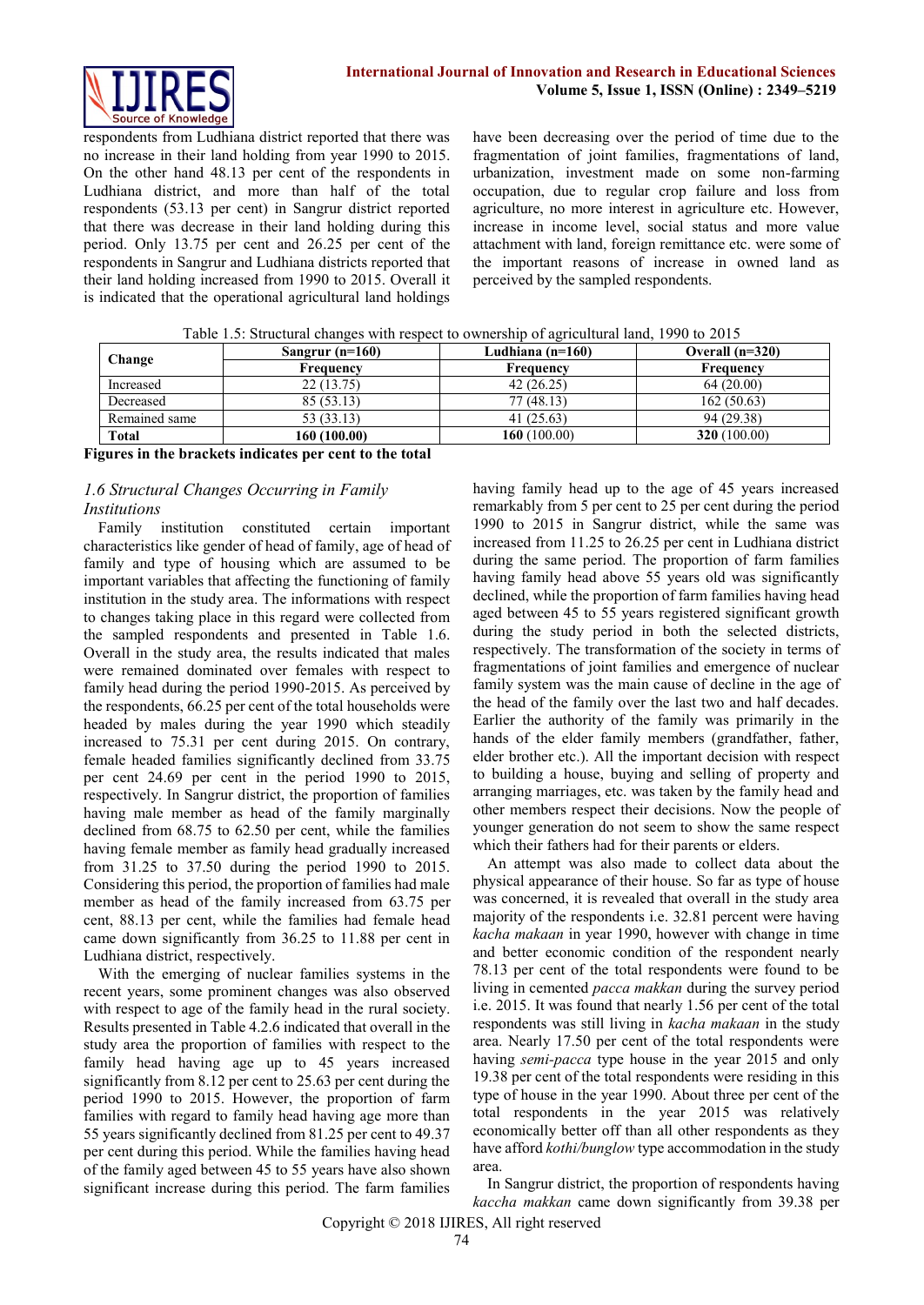

cent to 1.25 per cent during the period 1990 to 2015, whereas the proportion of sampled respondents having pacca type house went up from 46.88 to 81.88 per cent during this corresponding period. During the survey, it was found that nearly 14.38 per cent of the total respondents were found to be lived in the *semi-pacca* type makkan, and about three percent were living in *kothi* type accommodation, as however, this type of accommodation was occupied by less than one percent of the total respondents in the year 2015, respectively.

Similarly in Ludhiana district the proportion of respondents having *kaccha makkan* came down significantly from 26.25 to 14.38 per cent during the period 1990 to 2015, whereas the proportion of sampled respondents having *pacca* type house increased considerably from 48.75 to 61.88 per cent during this corresponding period. During the survey i.e. in the year 2015, it was found that nearly 21 per cent of the total respondents were found to be lived in the *semi-pacca* type *makkan*, and about three percent were living in *kothi* type accommodation, respectively. The value of z score indicated that the changes taking place with respect to type of house in the study area was highly significant during the period 1990 to 2015.

#### *1.7 Interactional Changes Took Place in Families*

The information with respect to interaction pattern of the family members were collected from the sampled respondents and efforts were made to compare the various aspects of family interaction at two point of time i.e. 1990 and 2015. The degree of responses was measured in terms of three scales i.e. always, sometimes and never and on the basis of these scales, means score was calculated to compare the interaction pattern of family at 1990 and 2015. The results presented in Table 1.7 indicated the mean score came to be highest in the case of agriculture (2.52) and village disputes (2.52) which clearly showed that the main topic of the family discussion was agriculture and village disputes in the year 1990. The Corresponding to this year, other important topic of discussion were related to children, households, education and occupation and the mean score with respect to these discussion estimated as 2.51, 2.43, 1.92 and 1.79, respectively in the 1990. The value of mean score with respect to family interactions regarding children and households issues clearly indicated that the degree of responses are lying somewhere between the scale 'sometimes and always'. This further indicated that the topic of discussion with respect to above said issue was more common in the year 1990. The education and occupation was the least preferred topic of discussion of farm families as the value of mean score with respect to these topic estimated as 1.92 and 1.79. However, in the year 2015, education was most important topic for discussion among family members as the mean score in this case came to be 2.20. This indicated the majority of the respondents (46.25 per cent) reported 'always, as the scale of responses with respect to this issue. The next most important issues of discussion were village's disputes/old stories, agriculture, children, households and occupation and the mean score with respect to these calculated to be 2.08, 1.96, 1.92, 1.92 and 1.82, respectively. Overall, it may be concluded that

though, the topic of family interaction are same in the year 1990 and 2015, but the importance of the topic of interaction or discussion among family members observed to be changed over this period. The scale of the responses revealed that agriculture was the most important issue of family interaction in the year 1990, however, the important topic of family interaction was replaced by education in the year 2015.

The family members preferred for discussion also an important aspect of family interaction which seems to be changed over the time period. Based on the degree of responses, majority of respondents (90.31 per cent) reported that elders were 'always' preferred for family interaction in the year 1990 and the mean score in this regard was calculated as 2.87. However, children as a part of family interaction were the mostly preferred members in the year 2015, as reported by the sampled respondents. The mean score in this case worked out 2.10 indicating that scale of responses are lying somewhere between 'sometimes and always' but more towards sometimes side.

# **IV. CONCLUSION**

Structure of family system have been significantly changed. Living in joint family structure has been declined in the year 2015. However, the proportion of respondent farmers living in nuclear families has increased significantly. As reported by the sampled respondents, the proportion of the families having up to 4 members increased Overall in the study area, the luxury items like refrigerators, two wheelers (scooter/motor cycles) televisions, washing machine, food processor, four wheelers (cars/jeeps) etc were rarely occupied by the sampled respondents in the year 1990. The extent of these items were increased many folds in the year 2015. Data revealed that total sampled respondents reported that the ownership of agricultural land has increased over the period of 1990 to 2015. It was observed that the results indicated that males were remained dominated over females with respect to family head during the period 1990-2015. It was analyzed that with respect to the family head having age up to 45 years increased. So far as type of house was concerned, it is revealed that overall in the study area majority of the respondents were having *kacha makaan* in year 1990, however with change in time and better economic condition of the respondent nearly 70 per cent of the total respondents were found to be living in cemented *pacca makaan* during the survey period i.e. 2015. Data revealed that there is significant change in international pattern of rural families as far as topic and duration of family conversation was concerned. There is a great shift in topic of discussion among families over time.

#### **REFERENCES**

- [1] Bell. R R (1967) *Marriage and Family Interactions*. The Parsey Press. Holand Illinios.
- [2] Beteille. A (1991) The family and the reproduction of inequality. *Family, kinship and marriage in India.* Oxford University Press, London.
- [3] Burgess E W and Locke H J (1953) *The family: From Institution to Companionship*. 256-66. American Book, New York.